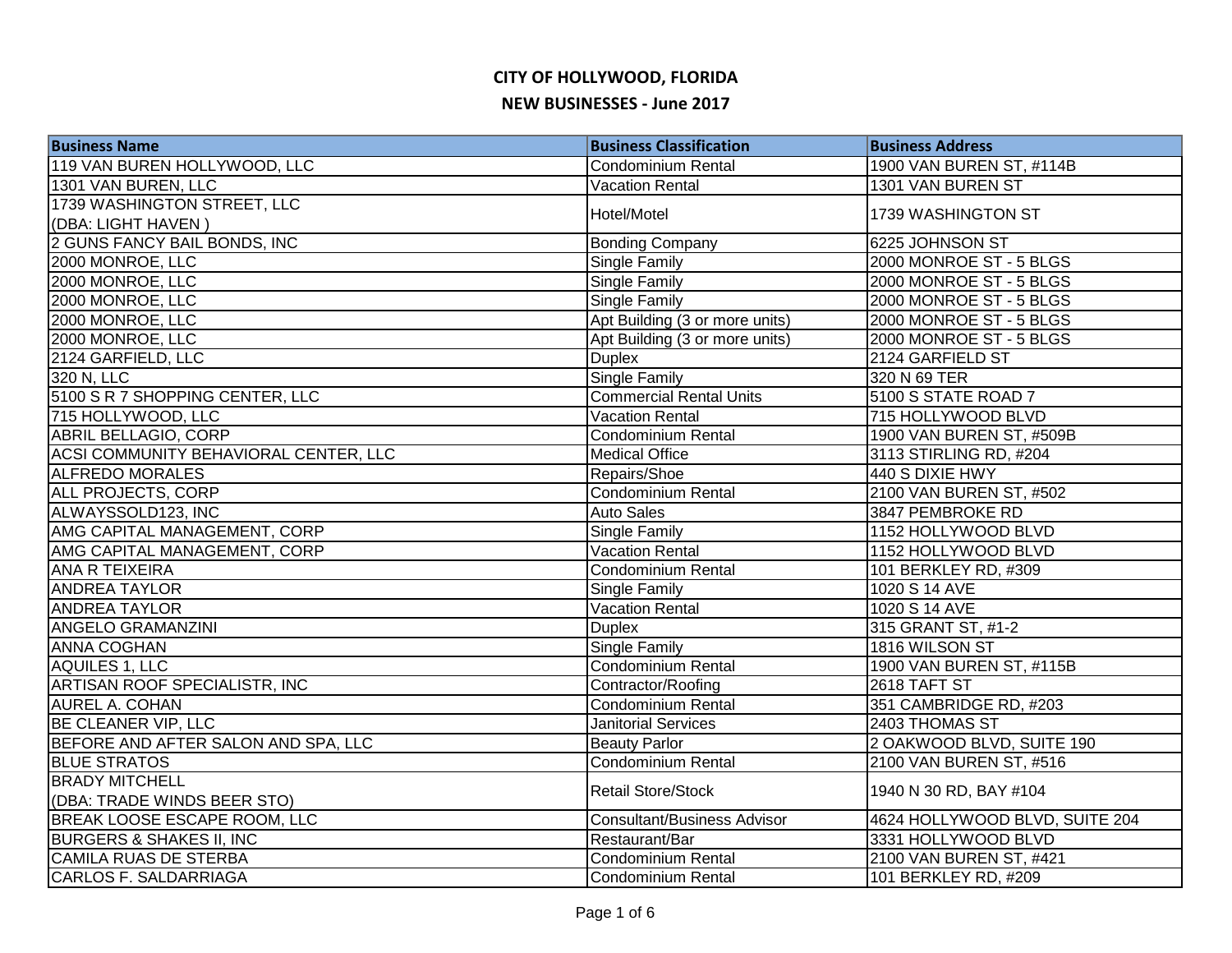| <b>Business Name</b>                                           | <b>Business Classification</b>     | <b>Business Address</b>         |
|----------------------------------------------------------------|------------------------------------|---------------------------------|
| CD FLORIDA PROPERTIES, LLC                                     | Single Family                      | 2243 CODY ST                    |
| <b>CD FLORIDA PROPERTIES, LLC</b>                              | Single Family                      | 418 S 24 AVE                    |
| CD FLORIDA PROPERTIES, LLC                                     | <b>Single Family</b>               | 2214 CLEVELAND ST               |
| CENTRO 908, LLC                                                | <b>Condominium Rental</b>          | 2100 VAN BUREN ST, #402         |
| CHARLES E HOWELL, CPA PA                                       | School/Charged For Student         | 450 N PARK RD, SUITE 402        |
| CHURRISIMO MLOPEZ, LLC                                         | Restaurant/Bar                     | 329 JOHNSON ST                  |
| <b>CLAUDE DARMONY</b>                                          | Single Family                      | 2229 MCCLELLAN ST               |
| COCPLT2, CORO                                                  | <b>Condominium Rental</b>          | 1919 VAN BUREN ST, #718A        |
| COMPASS - 3012 CORPORATION                                     | <b>Condominium Rental</b>          | 4111 S OCEAN DR, #3012          |
| <b>CONNECTEDREPAIRS, LLC</b>                                   | <b>Computer Services</b>           | 5500 WASHINGTON ST, APT 201     |
| CORPORATE DYNAMICS NORTH AMERICA, INC<br>(DBA: LOAFING AROUND) | 9135 Catering/Take Out Food        | 1006 JEFFERSON ST               |
| DAFNA, LLC                                                     | <b>Condominium Rental</b>          | 2205 S SURF RD, #3B             |
| DANNY 1712, LLC                                                | <b>Duplex</b>                      | 2316 GARFIELD ST                |
| <b>DJJ FAMILY HOLDINGS, INC</b>                                | <b>Single Family</b>               | 5742-5754 MCKINLEY ST- (4BLDGS) |
| <b>DJJ FAMILY HOLDINGS, INC</b>                                | <b>Duplex</b>                      | 5742-5754 MCKINLEY ST- (4BLDGS) |
| <b>DJJ FAMILY HOLDINGS, INC</b>                                | <b>Duplex</b>                      | 5742-5754 MCKINLEY ST- (4BLDGS) |
| <b>DJJ FAMILY HOLDINGS, INC</b>                                | <b>Duplex</b>                      | 5742-5754 MCKINLEY ST- (4BLDGS) |
| <b>DJJ FAMILY HOLDINGS, INC</b>                                | <b>Duplex</b>                      | 5910-5912 HAYES ST              |
| <b>DJJ FAMILY HOLDINGS, INC</b>                                | <b>Duplex</b>                      | 5914-5916 HAYES ST              |
| <b>EDUARDO SERGIO MENDEZ</b>                                   | Physician                          | 3113 STIRLING RD, #204          |
| <b>EDWARD CORK</b>                                             | <b>Condominium Rental</b>          | 200 ASHBURY RD, #212            |
| EL INDIO CAFE & RESTAURANT, INC                                | Restaurant/Bar                     | 6815 JOHNSON ST                 |
| <b>ELI KURZAN</b>                                              | Apt Building (3 or more units)     | 1315 N 22 AVE                   |
| <b>ELIO FERNANDEZ</b>                                          | <b>Duplex</b>                      | 2327 WASHINGTON ST-2BLDGS       |
| <b>ELIO FERNANDEZ</b>                                          | <b>Duplex</b>                      | 2327 WASHINGTON ST-2BLDGS       |
| <b>ELITE GLOBAL SECURITY, LLC</b>                              | <b>Security Agency</b>             | 2734 POLK ST, UNIT E            |
| ELIYA INVESTMENTS, LLC                                         | <b>Commercial Rental Units</b>     | 2095 N STATE ROAD 7             |
| <b>EVOLUTION USA, LLC</b>                                      | <b>Condominium Rental</b>          | 2100 VAN BUREN ST, #503         |
| <b>EXTENDED CARE, LLC</b>                                      | <b>Residential Care Facilities</b> | 221 N 46 AVE                    |
| EZ2SAVE, LLC                                                   | Single Family                      | 2718 ADAMS ST                   |
| EZ2SAVE, LLC                                                   | <b>Vacation Rental</b>             | 2718 ADAMS ST                   |
| <b>FAUSTO SILVIO MOSCOSO RAMIREZ</b>                           | <b>Condominium Rental</b>          | 351 CAMBRIDGE RD, #210          |
| <b>FELIPE LUIS GODOY</b>                                       | Single Family                      | 6733 RALEIGH ST                 |
| <b>FIGUERAS SEATING USA, INC</b>                               | Office                             | 1860 POLK ST                    |
| <b>FLORIDA BLINDS &amp; DRAPERY, INC</b>                       | Interior Decorator/Design          | 3816 N 29 AVE                   |
| <b>FSJ REAL ESTATE, LLC</b>                                    | <b>Condominium Rental</b>          | 1900 VAN BUREN ST, #215B        |
| FUNSTON STREET PROPERTIES, LLC                                 | Single Family                      | 6340 FUNSTON ST                 |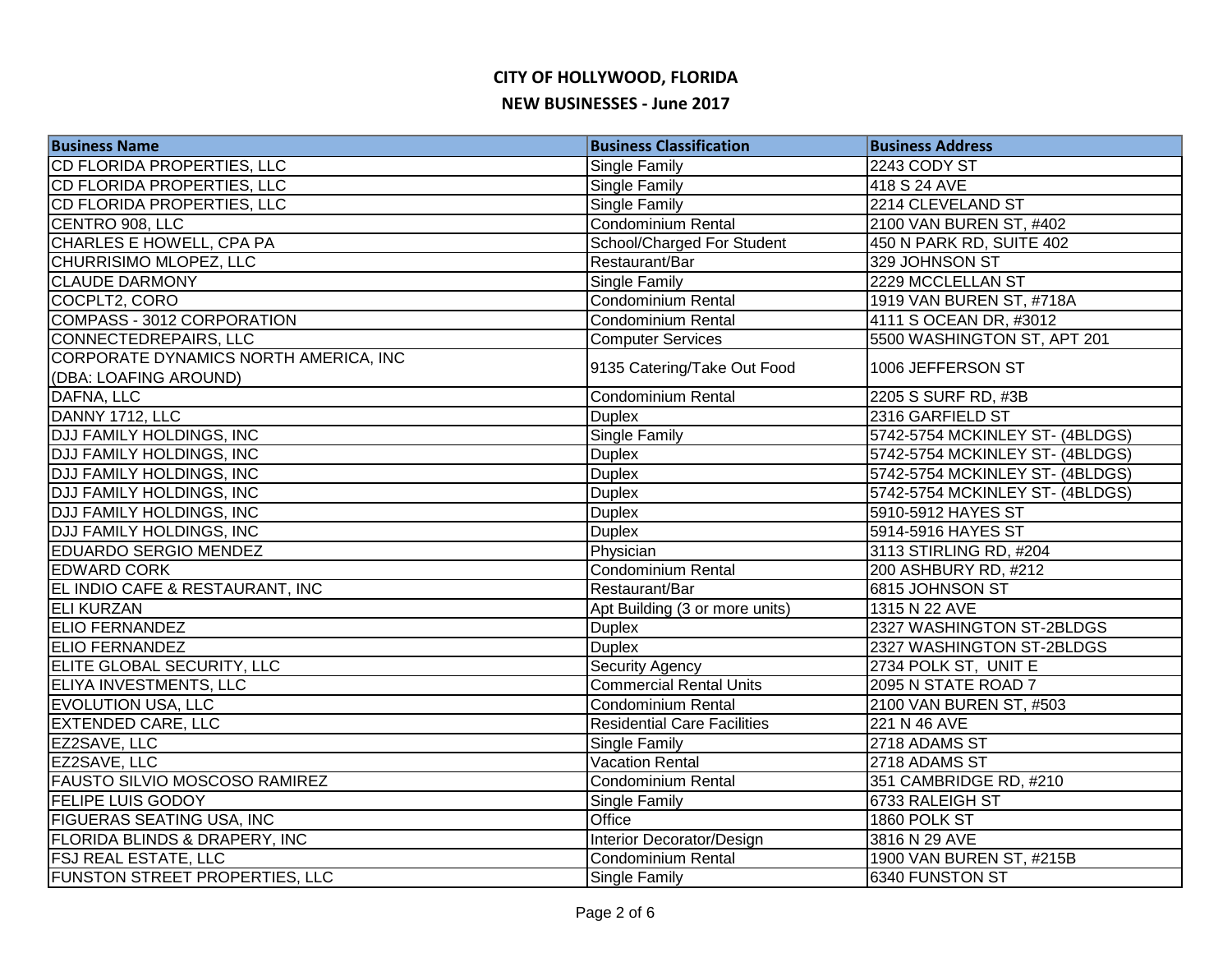| <b>Business Name</b>                                          | <b>Business Classification</b>    | <b>Business Address</b>     |
|---------------------------------------------------------------|-----------------------------------|-----------------------------|
| <b>FUNSTON STREET PROPERTIES, LLC</b>                         | <b>Single Family</b>              | 6341 FUNSTON ST             |
| G. COLPANI & E. LUCCA, LLC                                    | <b>Single Family</b>              | 3301 N 37 ST                |
| <b>GAIL W. AYOOB</b>                                          | <b>Single Family</b>              | 2520 RALEIGH ST             |
| <b>GARY LEWIS HITCHCOCK</b>                                   | Sales Representative              | 3709 N HIGHLAND CT          |
| (DBA: HITCHCOCK HIVES)                                        |                                   |                             |
| <b>GEO'S TRANSMISSION AND AUTO SERVICE, LLC</b>               | Repair/Auto                       | 540 S DIXIE HWY             |
| <b>GILBERT MEDICAL GROUP, INC</b>                             | <b>Medical Office</b>             | 3868 SHERIDAN ST            |
| GIOVI 3, LLC                                                  | Condominium Rental                | 2100 VAN BUREN ST, #408     |
| <b>GLENN VAN BRUNT</b>                                        | Single Family                     | 6118 DAWSON ST              |
| <b>GLOSOK &amp; CO., LLC</b>                                  | Condominium Rental                | 2100 VAN BUREN ST, #206     |
| GOLD COAST FIRE SOLUTIONS, INC                                | <b>Contractor/Fire Sprinklers</b> | 7551 HOOD ST                |
| <b>GRACE TIESO</b>                                            | <b>Duplex</b>                     | 1838 MCKINLEY ST, #1-4      |
| <b>GRAMANZINI BEACH 321, LLC</b>                              | <b>Single Family</b>              | 321 GRANT ST                |
| <b>GUEMBITOS PARTY RENTAL, LLC</b>                            | <b>Rental Service</b>             | 7901 SHERIDAN ST            |
| H B 3408, LLC                                                 | Condominium Rental                | 4111 S OCEAN DR, #3408      |
| <b>HAPPY HOUSES INVESTMENTS, LLC</b>                          | <b>Duplex</b>                     | 5721-5723 GRANT ST          |
| <b>HAPPY HOUSES INVESTMENTS, LLC</b>                          | <b>Duplex</b>                     | 5725-5727 GRANT ST          |
| <b>HATICE EDWARDS</b>                                         | Condominium Rental                | 3856 S CIRCLE DR, #3        |
| <b>HEAVENLY SCENT, CORP</b>                                   | <b>Beauty Parlor</b>              | 1109 N FEDERAL HWY, SUITE 4 |
| <b>HENRY DOMINGUEZ</b>                                        | <b>Single Family</b>              | 2601 TAYLOR ST              |
| HM CRISAN, INC                                                | <b>Condominium Rental</b>         | 2101 S SURF RD, #3E         |
| HOLLYWOOD SPRINKLERS, INC                                     | Contractor/Landscaping            | 4026 N 30 AVE               |
| HOLY CROSS ROMANIAN ORTHODOX CHURCH OF BROWARD<br>COUNTY, INC | Single Family                     | 591 N 63 AVE                |
| <b>HOOKA GALAXY, CORP</b>                                     | <b>Retail Store/Stock</b>         | 6429 PEMBROKE RD            |
| <b>HUMMUS FACTORY, LLC</b>                                    | Restaurant/Bar                    | 2790 STIRLING RD, UNIT 1-2  |
| HUMMUS FACTORY, LLC                                           | Small Vendor/Mobile               |                             |
| <b>IK UNIQUE BOUTIQUE, INC</b>                                | Cosmetologists/Facials            | 1896 RADIUS DR              |
| <b>INTEDIAG-HC, LLC</b>                                       | Condominium Rental                | 2100 VAN BUREN ST, #212     |
| ION POOLS, LLC                                                | Contractor/Pool Tech              | 2607 COOLIDGE ST            |
| J&D INVESTMENTS OF BROWARD, LLC                               | <b>Vacation Rental</b>            | 1205 N NORTHLAKE DR         |
| <b>JAMES REID</b>                                             | <b>Commercial Rental</b>          | 3600 MONROE ST, #2          |
| JB GONZAGA, LLC                                               | <b>Vacation Rental</b>            | 1500 VAN BUREN ST           |
| JEAN JEAN AUTO SALES, INC                                     | <b>Auto Sales</b>                 | 5904 B FUNSTON ST           |
| <b>JEFFREY S CREVIER</b>                                      | <b>Vacation Rental</b>            | 1170 GARFIELD ST            |
| JM CELL, LLC                                                  | Mobile Phone Sale & Activation    | 2426 SHERIDAN ST            |
| <b>JONATHAN WEIZMAN</b>                                       | Condominium Rental                | 2100 VAN BUREN ST, #512     |
| JOSE EDGARDO ESCOBAR                                          | Condominium Rental                | 3856 S CIRCLE DR, #7        |
|                                                               |                                   |                             |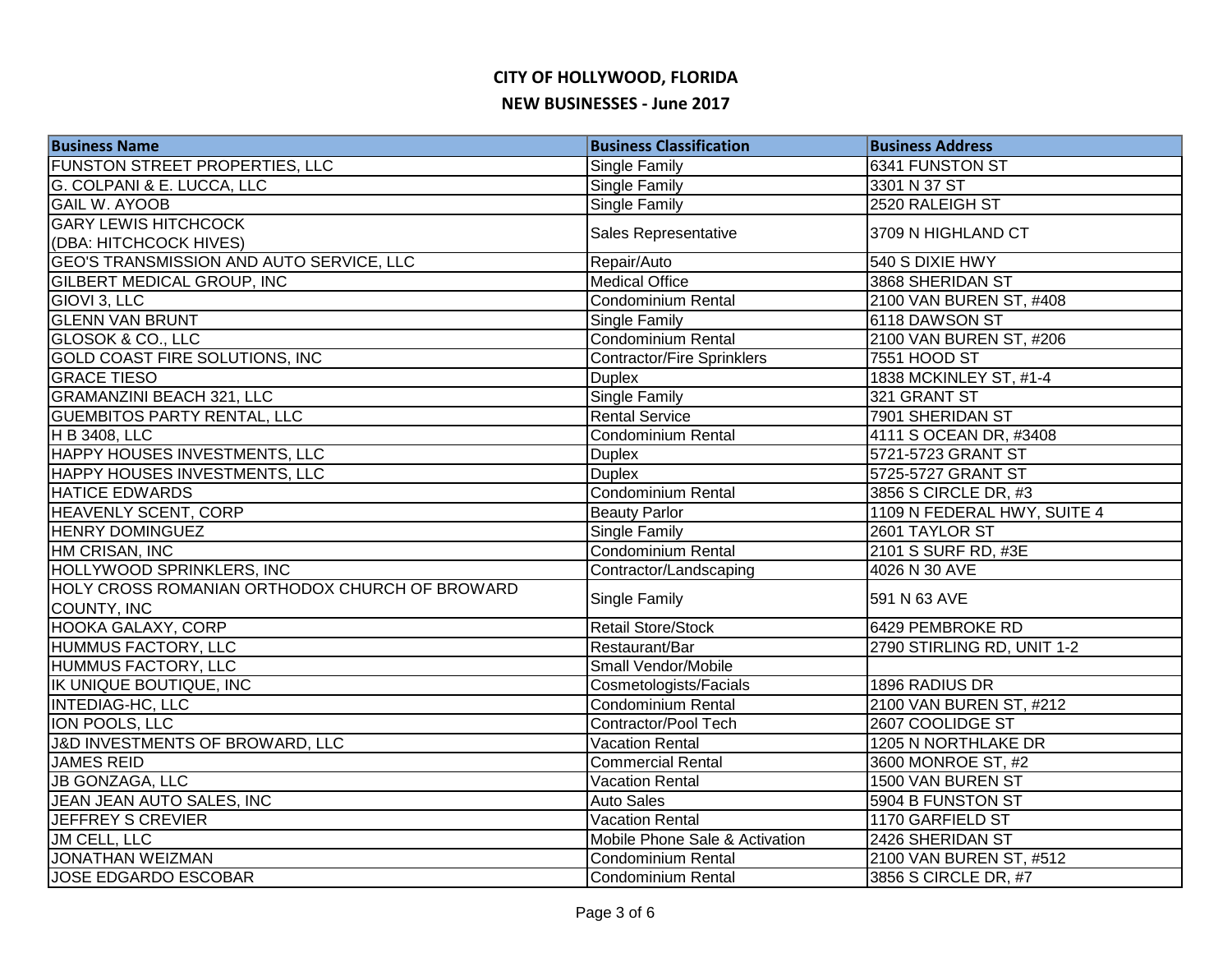| <b>Business Name</b>               | <b>Business Classification</b>      | <b>Business Address</b>        |
|------------------------------------|-------------------------------------|--------------------------------|
| JOSE EDGARDO ESCOBAR               | <b>Condominium Rental</b>           | 3856 S CIRCLE DR, #9           |
| <b>JOSE REVILLA-ALBO</b>           | Single Family                       | 2214 DOUGLAS ST                |
| JW THE FITNESS WIZ, INC            | <b>Fitness Instruction/Training</b> | 7010 COOLIDGE ST               |
| <b>KENNETH O. WHITE</b>            | <b>Condominium Rental</b>           | 100 ASHBURY RD, #304           |
| <b>KHADINE ALSTON</b>              | Dentist/Orthodontist                | 2450 HOLLYWOOD BLVD, SUITE 400 |
| LA SALADA, LLC                     | <b>Condominium Rental</b>           | 2100 VAN BUREN ST, #519        |
| <b>LAG 3411, LLC</b>               | <b>Condominium Rental</b>           | 4111 S OCEAN DR, #3411         |
| LARRABRO, LLC                      | Condominium Rental                  | 4111 S OCEAN DR, #3311         |
| LEDRADIANT, LLC                    | <b>Retail Store/Stock</b>           | 615 N 21 AVE                   |
| <b>LERLIN MARTINEZ</b>             | Single Family                       | 6438 FRANKLIN ST               |
| <b>LESTER MORAGA</b>               | <b>Duplex</b>                       | 2123 MADISON ST, #1-2          |
| <b>LESTER MORAGA</b>               | <b>Duplex</b>                       | 2127 MADISON ST, #1-2          |
| <b>LESTER MORAGA</b>               | <b>Commercial Rental Units</b>      | 540 S DIXIE HWY                |
| <b>LINDA HURST</b>                 | Single Family                       | 540 N 68 AVE                   |
| LINDA INVESTMENT CORPORATION       | <b>Duplex</b>                       | 1953 DEWEY ST                  |
| LUMINO INVESTMENTS, LLC            | Condominium Rental                  | 1919 VAN BUREN ST, #315A       |
| MADRECITA'S BISTRO RESTAURANT, INC | Retail Store/Stock                  | 1940 N 30 RD, BAY #455         |
| MAGALY YEPEZ MORENO                | <b>Condominium Rental</b>           | 532 S LUNA CT, #5              |
| MARC I. LELLING                    | Condominium Rental                  | 532 S LUNA CT, #7              |
| <b>MARIA ENGLE</b>                 | Single Family                       | 6105 PIERCE ST                 |
| MARIE M. ROSIER, CPA, MBA, LLC     | Accountant/Auditors                 | 2028 HARRISON ST, SUITE 106    |
| <b>MARK ROGOWSKI</b>               | <b>Single Family</b>                | 1423 JOHNSON ST                |
| <b>MARLON GILBERT</b>              | Physician                           | 3868 SHERIDAN ST               |
| <b>MARVIN J ABARCA</b>             | <b>Condominium Rental</b>           | 3856 S CIRCLE DR, #6           |
| <b>MARY CHIRAMEL</b>               | <b>Duplex</b>                       | 5606-5608 HAYES ST             |
| MAVI INVESTMENT, LLC               | <b>Condominium Rental</b>           | 1919 VAN BUREN ST, #107A       |
| MAVIAL, LLC                        | Condominium Rental                  | 2100 VAN BUREN ST, #406        |
| <b>MELVIN ORTEGA</b>               | <b>Duplex</b>                       | 6050 DAWSON ST, #1-2           |
| MENGAR HOLDINGS AT 5200, LLC       | <b>Auto Sales</b>                   | 5200 S STATE ROAD 7            |
| (DBA: CAR FACTORY OUTLET)          |                                     |                                |
| MIA REALTY EXECUTIVES, LLC         | Single Family                       | 1156 HOLLYWOOD BLVD            |
| <b>MIRIT HIRSCH</b>                | Single Family                       | 3745 PICCADILLY ST             |
| <b>MORRIS MENASCHE</b>             | <b>Single Family</b>                | 2623 TAYLOR ST                 |
| MPV VENTURES, LLC                  | Single Family                       | 6641 RALEIGH ST                |
| MPV VENTURES, LLC                  | <b>Single Family</b>                | 1321 N 69 TER                  |
| MR. SMOKE & VAPOR, LLC             | Retail Store/Stock                  | 1939 PEMBROKE RD               |
| <b>MV TAX SERVICES, INC</b>        | <b>Tax Services</b>                 | 2719 HOLLYWOOD BLVD            |
| NAPOLI ASSETS, LLC                 | Single Family                       | 5715 DOUGLAS ST                |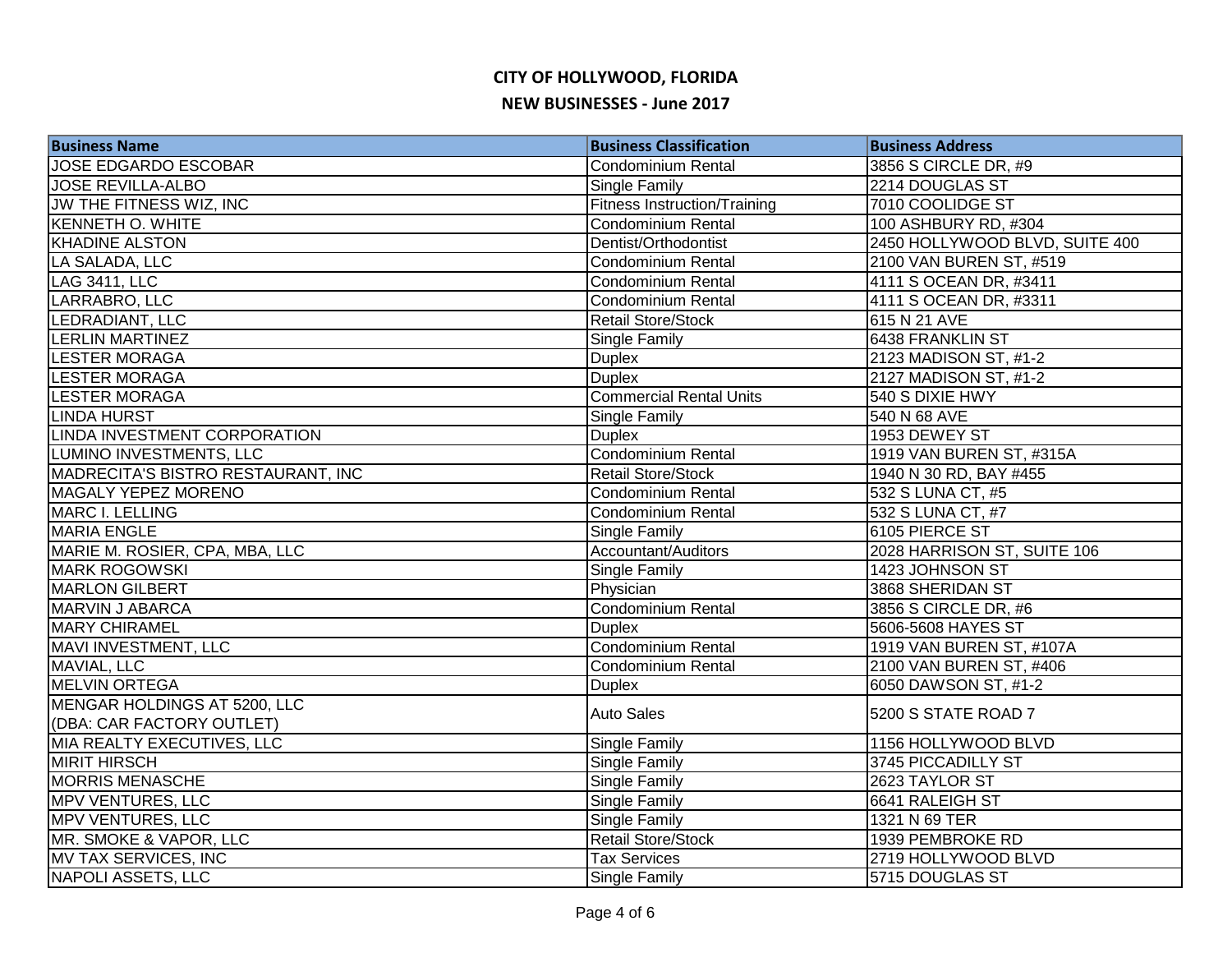| <b>Business Name</b>                         | <b>Business Classification</b> | <b>Business Address</b>         |
|----------------------------------------------|--------------------------------|---------------------------------|
| NATIONDOM, INC                               | <b>Condominium Rental</b>      | 1900 VAN BUREN ST, #218B        |
| <b>NEW AGE KIDZ, LLC</b>                     | Retail Store/Stock             | 5915 JOHNSON ST                 |
| NIAGARA DISTRIBUTORS, INC                    | Wholesale Merchandise          | 3701 N 29 AVE                   |
| (DBA: RALPH'S INTERNATIONAL MARKET)          |                                |                                 |
| NICE & SMOOTH LANDSCAPE, CORP                | Lawn Maintenance               | 5809 GARFIELD ST                |
| OBERCO, LLC                                  | Condominium Rental             | 2100 VAN BUREN ST, #416         |
| OCEAN 3611, LLC                              | Condominium Rental             | 4111 S OCEAN DR, #3611          |
| OCEAN 3711, LLC                              | Condominium Rental             | 4111 S OCEAN DR, #3711          |
| ONI CHEN HOLDINGS, LLC                       | Condominium Rental             | 1919 VAN BUREN ST, #618A        |
| ORIELLA HOLDINGS, LLC                        | <b>Condominium Rental</b>      | 1919 VAN BUREN ST, #715A        |
| OZINGA SOUTH FLORIDA, INC                    |                                | 3523 PEMBROKE RD                |
| (DBA: OZINGA)                                | Manufacturing                  |                                 |
| OZNE, LLC                                    | <b>Condominium Rental</b>      | 1900 VAN BUREN ST, #222B        |
| OZNE, LLC                                    | <b>Condominium Rental</b>      | 1900 VAN BUREN ST, #312B        |
| PANAGIOTIS PETER XIDIS                       | <b>Single Family</b>           | 3011 N 74 AVE                   |
| <b>PAOLA SOTO</b>                            | Dentist/Orthodontist           | 3911 HOLLYWOOD BLVD, #102       |
| PASAVI INVESTMENT, LLC                       | <b>Condominium Rental</b>      | 1900 VAN BUREN ST, #508B        |
| PAUL BENOLIEL                                | Single Family                  | 2201 MONROE ST, #B4             |
| PAVSNER FAMILY TRUST/ PAVSNER, ELLEN TRUSTEE | Single Family                  | 2900 JOHNSON ST                 |
| PERFECT HOLLYWOOD SMILE, LLC                 | <b>Medical Office</b>          | 2450 HOLLYWOOD BLVD, SUITE 400  |
| PETER DALY                                   | Single Family                  | 1432 MADISON ST                 |
| PETER DALY                                   | <b>Vacation Rental</b>         | 1432 MADISON ST                 |
| PETER LANGBORGH                              | <b>Vacation Rental</b>         | 1150 HAYES ST                   |
| PF RENTAL DEVELOPMENT, LLC                   | Single Family                  | 7141 WILSON ST                  |
| <b>PHILIP CHIRAMEL</b>                       | <b>Commercial Rental Units</b> | 5655-5659 JOHNSON ST            |
| PHILIP H. HURRY                              | <b>Condominium Rental</b>      | 300 S LUNA CT, #2               |
| PRINT INVESTMENTS, LLC                       | <b>Condominium Rental</b>      | 2100 VAN BUREN ST, #317         |
| PRINT INVESTMENTS, LLC                       | <b>Condominium Rental</b>      | 2100 VAN BUREN ST, #405         |
| PURAN HOLDING & INVESTMENTS, INC             | Single Family                  | 5760 WILEY ST                   |
| PURAN HOLDING & INVESTMENTS, INC             | Single Family                  | <b>5809 MAYO ST</b>             |
| <b>QUENTIN GOMEZ</b>                         | Single Family                  | 7671 SHERIDAN ST                |
| RAPALLO ENTERPRISES, LLC                     | <b>Vacation Rental</b>         | 711 TYLER ST                    |
| RDS 74, INC                                  |                                |                                 |
| (DBA: HAIRPORT)                              | <b>Beauty Parlor</b>           | 2 OAKWOOD BLVD, BLDG 190 STE 36 |
| <b>REVITAL BIRAN</b>                         | Single Family                  | 1626 LEE ST                     |
| <b>ROBERT MARTIN</b>                         | <b>Duplex</b>                  | 1405 N 26 AVE-2BLDGS            |
| <b>ROBERT MARTIN</b>                         | <b>Single Family</b>           | 1405 N 26 AVE-2BLDGS            |
| <b>ROCKHUIS XI, LLC</b>                      | <b>Duplex</b>                  | 6235 DAWSON ST, #1-2            |